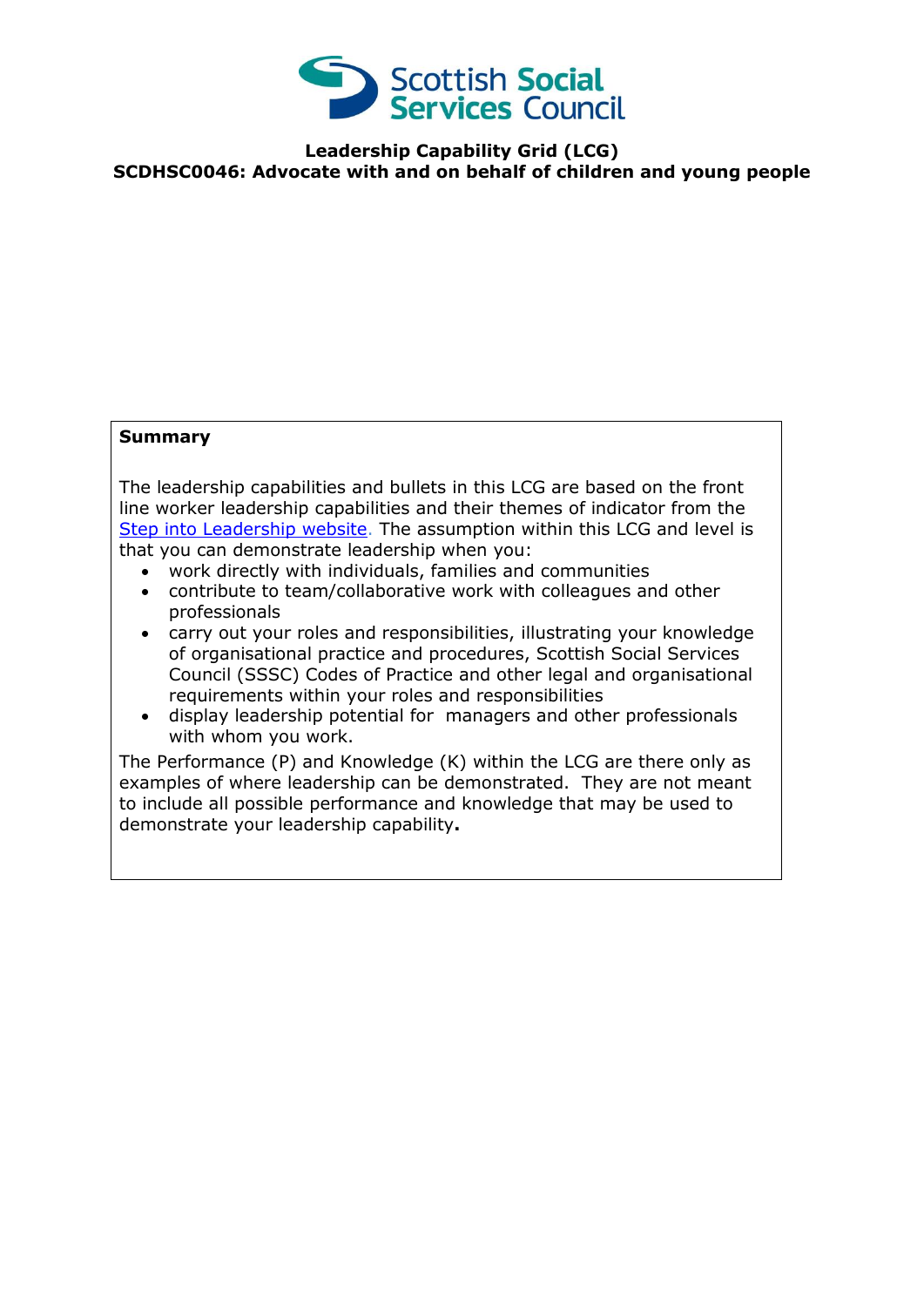

## **Leadership Capability Grid (LCG) SCDHSC0046: Advocate with and on behalf of children and young people**

| Leadership<br>capabilities                 | When for children and young people you can demonstrate<br>leadership capabilities by:                                                                                                                                                                                                                                                                                                                                                                                                                                                                                                                                                                                                                                                                                                                                            |  |  |
|--------------------------------------------|----------------------------------------------------------------------------------------------------------------------------------------------------------------------------------------------------------------------------------------------------------------------------------------------------------------------------------------------------------------------------------------------------------------------------------------------------------------------------------------------------------------------------------------------------------------------------------------------------------------------------------------------------------------------------------------------------------------------------------------------------------------------------------------------------------------------------------|--|--|
| <b>Vision</b>                              | Providing a vision for those with whom you work and your organisation when<br>you:<br>• See how best to make a difference when identifying $(P1-3, 17-20, 25, 27)$<br>K1-5, 11, 16, 24-25, 35-39)<br>• Communicate and promote ownership of the vision when seeking extra<br>support $(P4,6, 28; K20)$ , working with others $(P28)$ and recording and<br>reporting (P 27-37, 43, 46; K 43-46)<br>• Promote public service ethos through active participation and<br>personalisation (P1, 2, 7, 8, 11, 13, 14, 15, 20-26; K 1-5, 11, 13-19; 28,<br>30), when working others and when recoding and reporting (P 27-37)<br>Thinking and planning strategically when demonstrating knowledge and<br>$\bullet$<br>practice of organisational, local and national policies and procedures (P26,<br>27, 32, 37; K6, 8-9, 26-27, 32-34) |  |  |
| Self-<br>leadership                        | Displaying self leadership when you:<br>• Demonstrate and adapt leadership in response to changing needs and<br>preferences (P5,16, 20,35-36; K23) and overcoming barriers (P20)<br>Improve own leadership by seeking advice $(P4, 6, 36; K20, 23)$<br>• Enabling intelligent risk taking when communicating with difficult, complex<br>and sensitive issues ( $P$ 21-26; K15, 40-41) and protecting yourself (K31)<br>• Demonstrate and promote resilience when adapting practice and<br>overcoming barriers (P5,16,18,20,35-36; K3, 4, 19, 30)<br>• Challenge discrimination and oppression (P20; K 1, 4)                                                                                                                                                                                                                      |  |  |
| <b>Motivating</b><br>and inspiring         | Motivating and inspiring others when you:<br>• Inspire people by personal example ( $P10$ , 28; K14-20)<br>• Recognise and value the contribution of others (P4,6,36; K 9-10, 20)<br>• Support the creation of a learning and performance culture (P4,6, 8, 18,<br>20, 23, 25, 27-28, 31; K16-20, 23; 39)                                                                                                                                                                                                                                                                                                                                                                                                                                                                                                                        |  |  |
| <b>Empowering</b>                          | Empowering people when you:<br>• Enable leadership at all levels (P1, 2, 4, 6-7, 20, 21, 25, 27, 31; K8-9;<br>$16-20)$<br>Driving the creation of a knowledge and management culture by seeking<br>and providing information to enable understanding (P4, 6, 8, 25, 31, 33-<br>36; K16-20, 23; 39)<br>• Promote professional autonomy (P1-3,17-20, 25, 27; K16-20, 23-25)<br>Involve people in development and improvement (P20; K16-20)                                                                                                                                                                                                                                                                                                                                                                                         |  |  |
| <b>Collaborating</b><br>and<br>influencing | Collaborating and influencing when you:<br>Lead partnership working (P4,6, 28; K11, 14-20)<br>Influence people (P20, 28, 33-36; K11, 14-20)<br>Understand and value the perspectives of others (P1-2, 7, 11, 15, 17-20,<br>$\bullet$<br>25, 28, 31, 35; K8-9, 11, 14-20)                                                                                                                                                                                                                                                                                                                                                                                                                                                                                                                                                         |  |  |
| <b>Creativity</b><br>and<br>innovation     | Using creativity and innovations in your work when you:<br>See opportunities to do things differently (P5,16, 20,34-36; K3-4, 16-20,<br>30)                                                                                                                                                                                                                                                                                                                                                                                                                                                                                                                                                                                                                                                                                      |  |  |